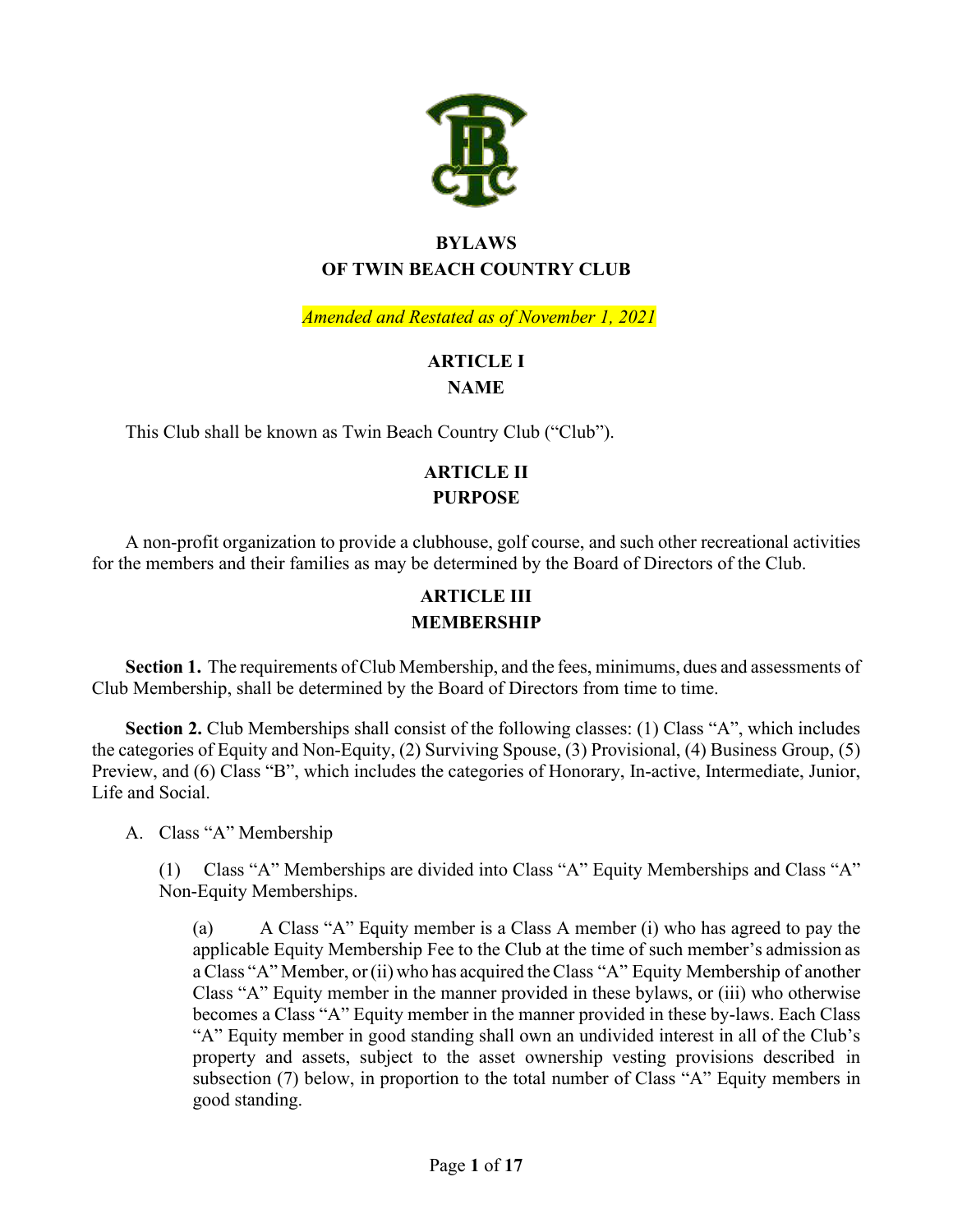(b) A Class "A" Non-Equity member is a Class A member who has not agreed to pay the applicable Equity Membership Fee to the Club at the time of his or her admission as a Class "A" Member. A Class "A" Non-Equity member does not own any interest of any kind in the Club's property and assets.

(2) Each Class "A" member, such member's spouse and the immediate unmarried members of their family under the age of 25 years shall be entitled to all of the privileges of the Club. Except as otherwise provided by these by-laws, all Class "A" members in good standing shall have the same rights and privileges with respect to the use of the Club. No Class "A" member or group of Class "A" members shall receive preferential treatment as to membership privileges, dues, minimums or assessments.

(3) Each Class "A" member shall have one vote; except that Class "A" Non-Equity members shall only have one collective vote as a class on any vote held on the sale of the Club's property or assets. Each other Membership class shall have the right to one collective vote per class.

(4) Subject to the provisions of these by-laws, the Board of Directors shall determine what constitutes the requirements for a member to be "in good standing". Such requirements shall apply equally to all members.

(5) The number of Class "A" Equity, Non-Equity, and Provisional members shall be limited to 175. This limit does not include Surviving Spouse, Business Group, and Preview members.

(6) If a Class "A" Equity member dies, the surviving spouse automatically becomes a Class "A" Equity member with all of the rights and responsibilities of the deceased's Class "A" Equity Membership. If a Class "A" Non-Equity member dies, the surviving spouse automatically becomes a Class "A" Non-Equity member with all of the rights and responsibilities of the deceased's Class "A" Non-Equity Membership.

(7) Members that become Class "A" Equity Members after October 31, 2017 shall earn asset ownership rights over a five year period beginning on the date the member becomes a Class "A" Equity Member. The asset membership ownership rights accrue at a rate of twenty-five percent (25%) for the first two years of membership, credited on the Class "A" Equity Member's second anniversary date, and twenty-five percent per year thereafter, credited on each of the Class "A" Equity Member's third through fifth anniversary dates. The Asset Ownership Vested Percentage, the cumulative percentage earned as of the member's last anniversary date, will be 0% at the end of the first year as a Class "A" Equity Member; 25% at the end of the second year; 50% at the end of the third year, 75% at the end of the fourth year; and 100% at the end of the fifth year. There is no accrual for partial years.

B. Surviving Spouse Membership

(1) If the spouse of a deceased Class "A" member (the "Deceased Member") is a member in good standing, such spouse may apply to the Board of Directors for a Surviving Spouse Membership. Upon approval of such an application, the applicant shall pay all of the indebtedness owed by the Deceased Member to the Club in full and surrender his or her Class "A" Membership to the Club without any compensation. A Surviving Spouse member shall have no interest of any kind in the Club's property or assets, but shall have all of the rights and privileges of a Class "A" Non-Equity member, except that such member shall not have the right to an individual vote. The number of Surviving Spouse Memberships shall be unrestricted.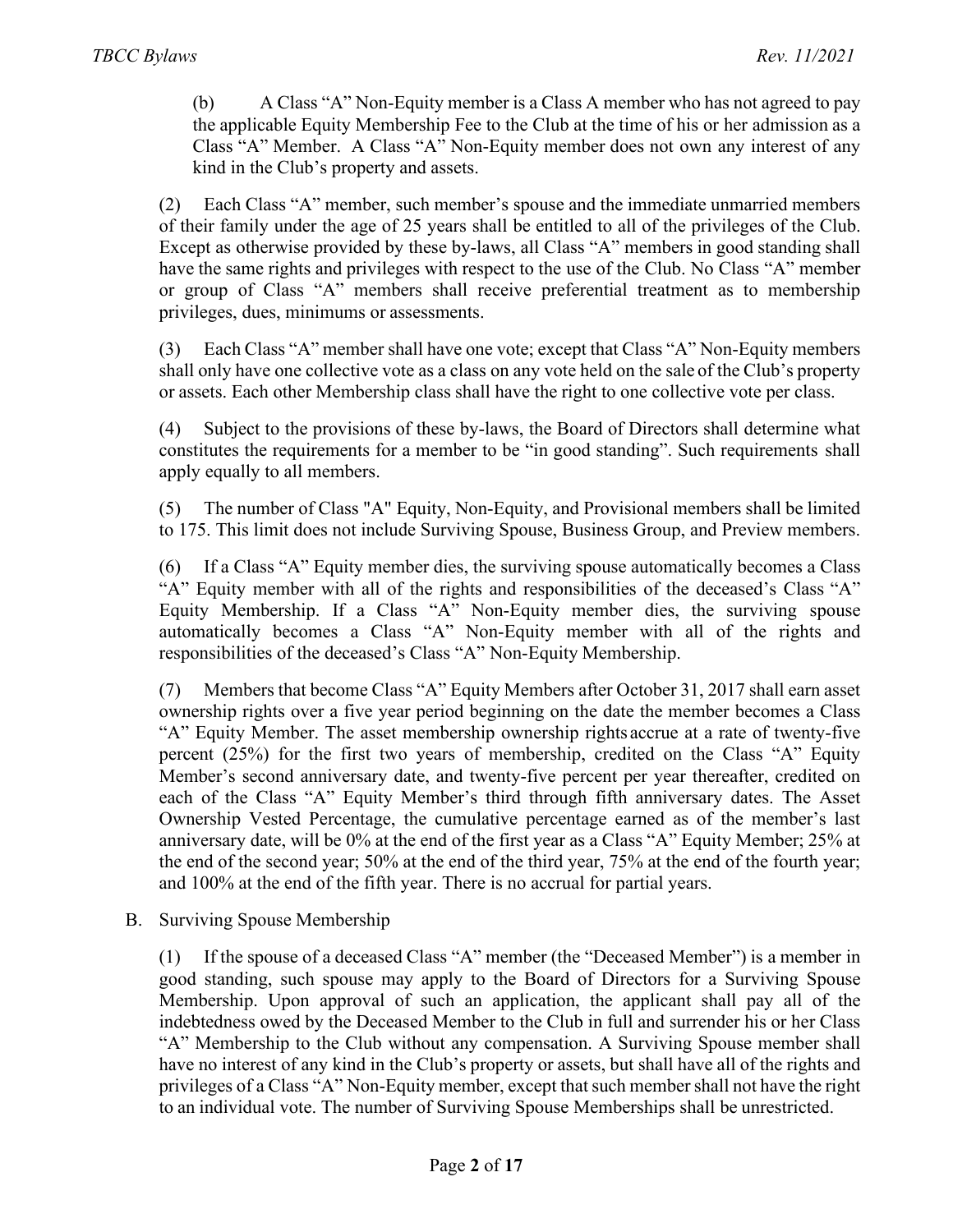(2) A Surviving Spouse member shall pay 60% of (a) the monthly dues charged to a Class "A" member, (b) any operating assessments levied by the Board of Directors, and (c) the dining room minimums charged to a Class "A" member.

(3) If a Surviving Spouse member remarries, he or she must surrender his or her Surviving Spouse Membership and apply for (a) aClass "A" Equity Membership, if the Deceased Member was a Class "A" Equity member, or (b) a Class "A" Non-Equity Membership, if the Deceased Member was a Class "A" Non-Equity member. If a Class "A" Membership is not available at the time of such application, such application shall have priority over all new (outside) Membership applications. If the Surviving Spouse member applies for a Class "A" Equity Membership, then, upon the approval of such application by the Board of Directors, such member must pay the Club a fee equal to the difference between the Equity Membership Fee for a Class "A" Equity member as of the date upon which such member became a Surviving Spouse member and the Equity Membership Fee for a Class "A" Equity member as of the date such application is approved.

C. Provisional Membership

(1) A person may become a Provisional member by paying the Club an Initiation Fee, in an amount determined by the Board of Directors, and agreeing with the Club in writing to be a Provisional member for a period of time (the "Provisional Period") determined by the Board of Directors, which period shall not exceed three (3) years. A Provisional member shall have all of the rights and privileges of a Class "A" Non-Equity member, except that a Provisional member shall have (a) no right to an individual vote and (b) no right to withdraw as provided to Class "A" members under Article III, Section 4 of these by-laws. Provisional members will have one collective vote as a class.

(2) During the Provisional Period, a Provisional member shall be subject to monthly dues in an amount determined by the Board of Directors on or before the first day of the Provisional Period. Such amount shall be a percentage (the "Applicable Percentage") of the monthly dues of the Class "A" members, which percentage shall not be less than 110%. In addition, a Provisional member shall be subject to minimums and operating assessments in amounts equal to those applicable to the Class "A" members. Once established, the monthly dues of a Provisional member shall remain at the Applicable Percentage of the Class "A" members monthly dues throughout the Provisional Period. A Provisional member's Provisional Period begins the first  $(1<sup>st</sup>)$  day of the month in which he or she becomes a Provisional member.

(3) At least ninety (90) days prior to the end of the Provisional Period, or any extension thereof, a Provisional member, by written notice to the Board of Directors, must elect to do one of the following:

(a) Become a Class "A" Equity or Non-Equity member. If such Provisional member elects to become a Class "A" Equity member, he or she must pay to the Club the Equity Membership Fee applicable to a Class "A" Equity Membership as of the first day following the end of the Provisional Period, or any extension thereof; however, any Initiation Fee paid by such Provisional member shall be credited against such Equity Membership Fee; or

(b) Surrender his or her Provisional Membership to the Club at no cost or expense to either the Provisional member or the Club, or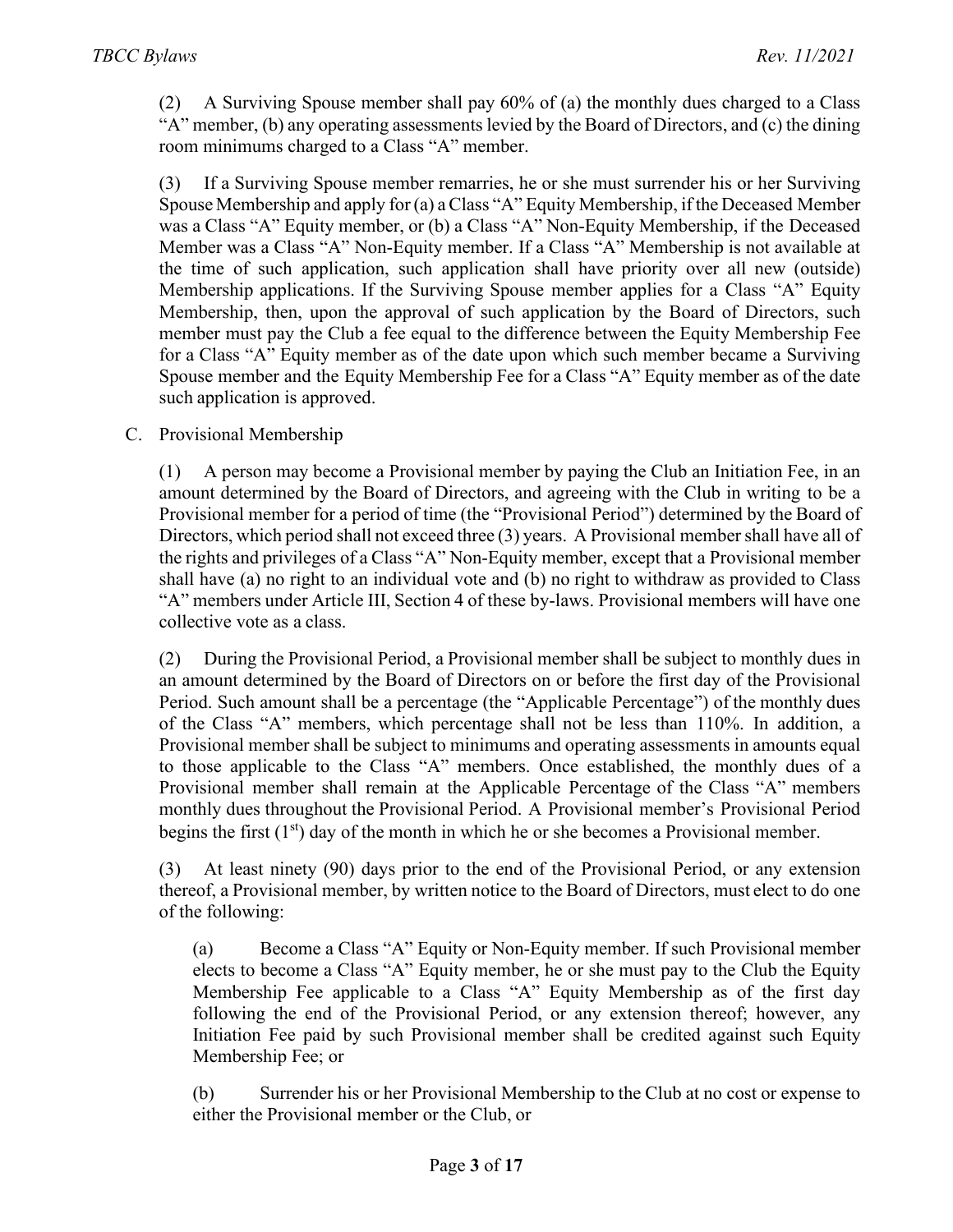(c) Request the Board of Directors to extend his or her Provisional Membership for a one year period, such extension to be at the sole discretion of the Board of Directors.

(4) If a Provisional member fails to make such election within the time required, such member shall be deemed to have elected to surrender his or her Provisional Membership to the Club, in accordance with subparagraph (3)(b) above.

(5) If a Provisional member dies during the Provisional Period, or any extension thereof, such Provisional member's surviving spouse automatically becomes the Provisional member. However, the surviving spouse of a deceased Provisional member may surrender the Provisional Membership at any time during the Provisional Period, by written notice to the Club. Such termination shall be effective as of the last day of the month in which written notice of termination is received by the Club.

(6) The availability of Provisional Memberships shall be at the discretion of the Board of Directors.

D. Business Group Membership

(1) A corporation, partnership, sole proprietorship, LLC, PLLC, association or other for profit or not for profit entity (each a "Business Group") that is able to show evidence of its legal existence, if requested by the Board of Directors, may become a Business Group member by agreeing with the Club in writing to be a Business Group member for a period of time (the "Business Group Membership Period") determined by the Board of Directors, which period shall not exceed one (1) year. Upon the expiration of the Business Group Membership Period, the Business Group Membership may be renewed at the sole and absolute discretion of the Board of Directors. A Business Group member shall own no interest of any kind in the Club's property or assets.

(2) On or before the first day of the Business Group Membership Period, the Business Group member shall designate three (3) individuals associated with it who shall be entitled to all of the privileges of the Club. During the Business Group Membership Period, the Business Group shall pay monthly dues equal to two  $(2)$  times the monthly dues charged to a Class "A" member and dining room minimums equal to one and one-half (1.5) times the dining room minimums charged to a Class "A" member. During the Business Group Membership Period, upon a written request to, and the approval of, the Board of Directors, which approval may be withheld by the Board of Directors for any reason, a Business Group member may designate additional individuals associated with it who shall be entitled to all of the privileges of the Club. For each additional individual so designated and approved by the Board of Directors, the monthly dues and dining room minimums charged to such Business Group member shall increase proportionately. The Business Group member shall maintain a credit card on file.

(3) Except as otherwise provided by these by-laws, each Business Group member in good standing shall have equal rights and privileges. No Business Group member or group of Class "A" members shall receive preferential treatment as to membership privileges, dues, minimums, or assessments. Business Group members will have one collective vote per as a class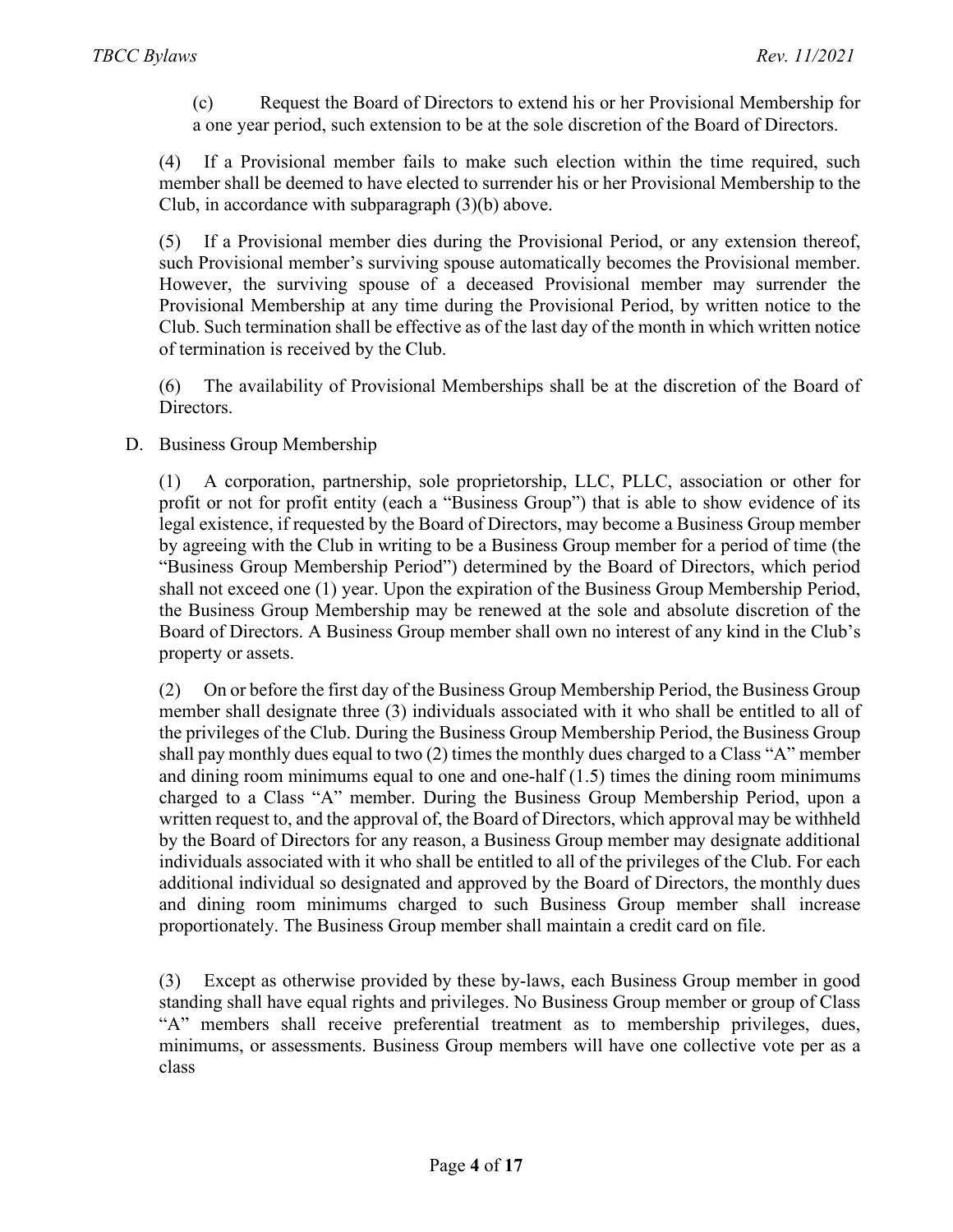#### E. Preview Membership

(1) At the discretion of the Board of Directors, a person who has not previously been a Club member with golf club privileges and who meets the qualifications for membership as a Class "A" member or a Class "B" member may become a Class "A" Preview member or a Class "B" Preview member, as the case may be, by agreeing with the Club in writing to be a Preview member for a period of time (the "Preview Period") determined by the Board of Directors, which period shall not exceed one (1) year. Except as otherwise provided by these by-laws, a Preview member in good standing shall have equal rights and privileges with all other regular members of the same Class or category of Class. A Preview member does not own any interest of any kind in the Club's property or assets and has no voting rights.

(2) During the Preview Period, the Preview member shall pay such monthly dues as the Board of Directors shall determine, which monthly dues shall not be less than 50% of the monthly dues then in effect for regular members of the same Class or category of Class, and such dining room minimums, if any, as the Board of Directors shall determine. A Preview member shall be required to maintain a credit card on file with the Club. At the end of a Preview member's preview period, his or her Preview membership will expire.

F. Class "B" Members

(1) A Class "B" membership must fall into one of the categories as hereinafter described. Each Class "B" membership shall be issued at the discretion of the Board of Directors and shall not be transferable except as provided for in these by-laws.

(2) A Class "B" membership shall not entitle the member to any property rights in the Club, nor the right to an individual vote, and it shall provide the member with only limited rights and privileges of the Club as defined below. Class "B" members shall be subject to dues as determined by the Board of Directors and these by-laws.

(3) Except as otherwise provided, the rights and privileges of each category of Class "B" memberships shall be determined by the Board of Directors. The Board of Directors may review and alter said rights and privileges at any time such action may seem advisable. Any Class "B" member's application to return to Class "A" status will have a priority over all new (outside) membership applications.

- (4) Class "B" memberships include the following categories:
	- (a) Class B Honorary Membership

This category of membership may be awarded to any person who has made an outstanding contribution, either to the Club or the community, and such membership will include the use of all of the Club facilities.

(b) Class B Inactive

This category of membership may be awarded, at the sole and absolute discretion of the Board of Directors, in cases of extreme hardship caused by situations beyond the member's control which are temporary by nature. A Class "A" member in good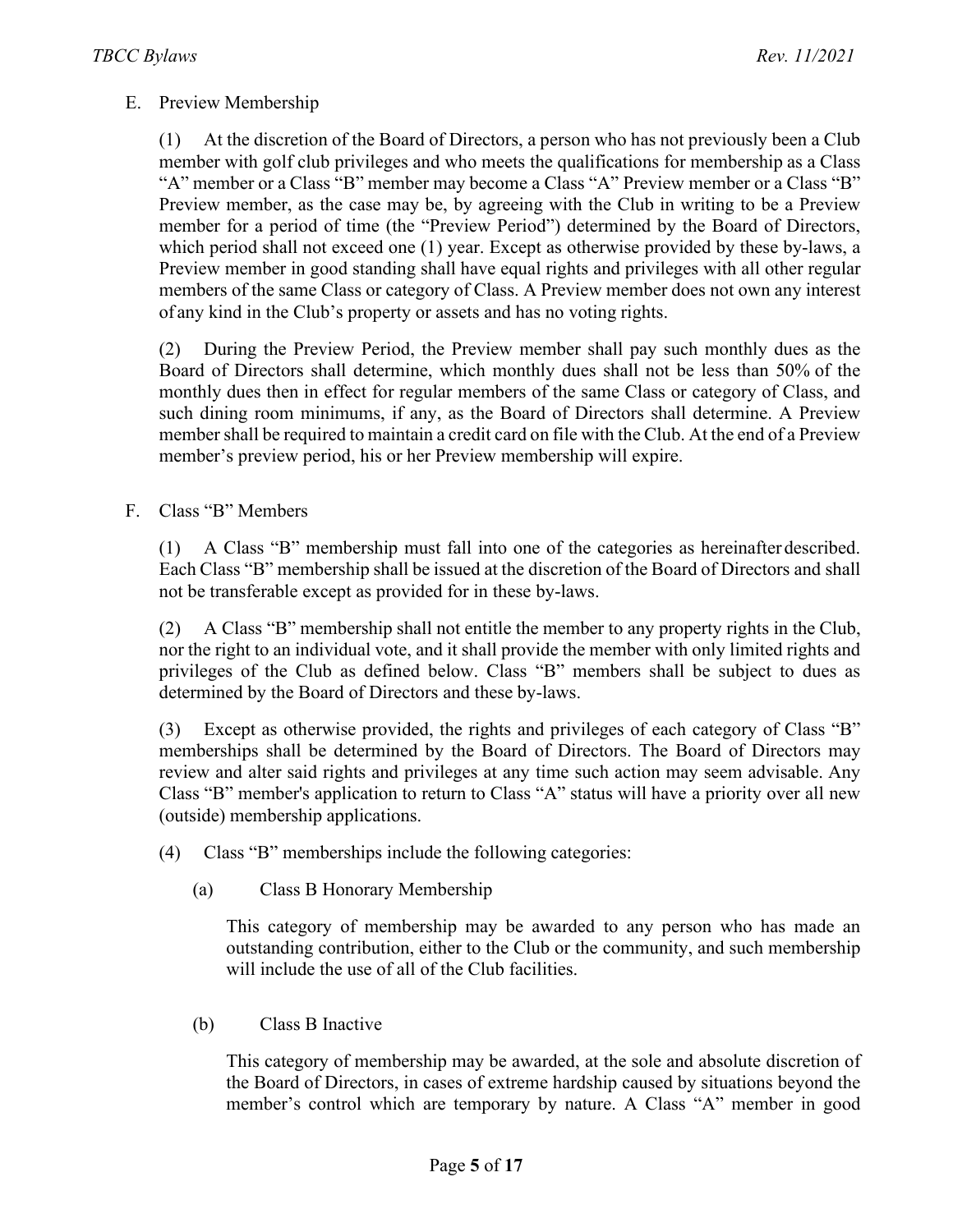standing may petition the Board of Directors, in writing, to have his or her membership transferred to a Class "B" Inactive status. An application form must be signed by the petitioning member which allows the Club to sell his or her membership and retain the money from that sale to purchase a Class "A" membership for the Inactive Member when he returns to Class "A" status (no sooner than 12 months). This 12-month period shall be called the "Initial Period". The Board of Directors may waive any portion of the Initial Period. If the Board of Directors approves the transfer to Class "B" Inactive, said membershall lose all the rights and privileges of his or her Class "A" membership for the Initial Period and be relieved of all dues and minimums during the Initial Period. All outstanding charges must be paid prior to Class "B" inactive status becoming effective. Except as provided herein, at the end of the Initial Period, the Class "B" inactive member shall automatically return to Class "A" membership without any action being required by the member or the Board of Directors. at a cost equal to the total of: (i) all assessments not included in the equity during the inactive period; (ii) any increase in the Class "A" membership fee between the time of transfer to Class "B" status and the time of return to Class "A" status; (iii) any other debt owed by the inactive member to the Club. A Class "B" inactive member may petition the Board of Directors in writing, for an extension of the Initial Period for an additional period not to exceed 12-months ("Extended Period"). The request for an extension must be in writing, signed by the petitioning member and be delivered to the Board of Directors not less than thirty (30) days prior to the expiration of the Initial Period. The granting or denial of a request for an Extended Period shall be at the sole and absolute discretion of the Board of Directors. Any member granted Class "B" inactive status shall sign a document prepared by the Board of Directors acknowledging that the member has been informed that he will automatically return to Class "A" status upon the expiration of the Initial Period or Extended Period with all of the privileges and responsibilities of Class "A" membership.

(c) Class B Intermediate Membership

The number of Class B Intermediate members, when combined with the number of Class B Junior members, shall not exceed thirty (35).

An Intermediate membership shall be available to any person acceptable to the Board of Directors who is between the ages of 33 and 40. An Intermediate member, including his or her spouse and the immediate unmarried members of their family under theage of 25 years, shall have the rights and privileges of a Class "A" member except that an Intermediate member does not own any interest of any kind in the Club's property or assets and no right to an individual vote.

An Intermediate member shall pay a membership fee to be determined by the Board of Directors, and annual dues, fees, minimums and operating assessments as established annually by the Board of Directors in an amount not to exceed 75% of Class "A" dues, fees, minimums and operating assessments. Intermediate members shall not be subject to capital assessments.

The minimum membership commitment of a Class B Intermediate Member shall be two (2) years. A Class B Intermediate Member who has been a member of the Club for at least two (2) years may withdraw from the Club by giving 90 days written notice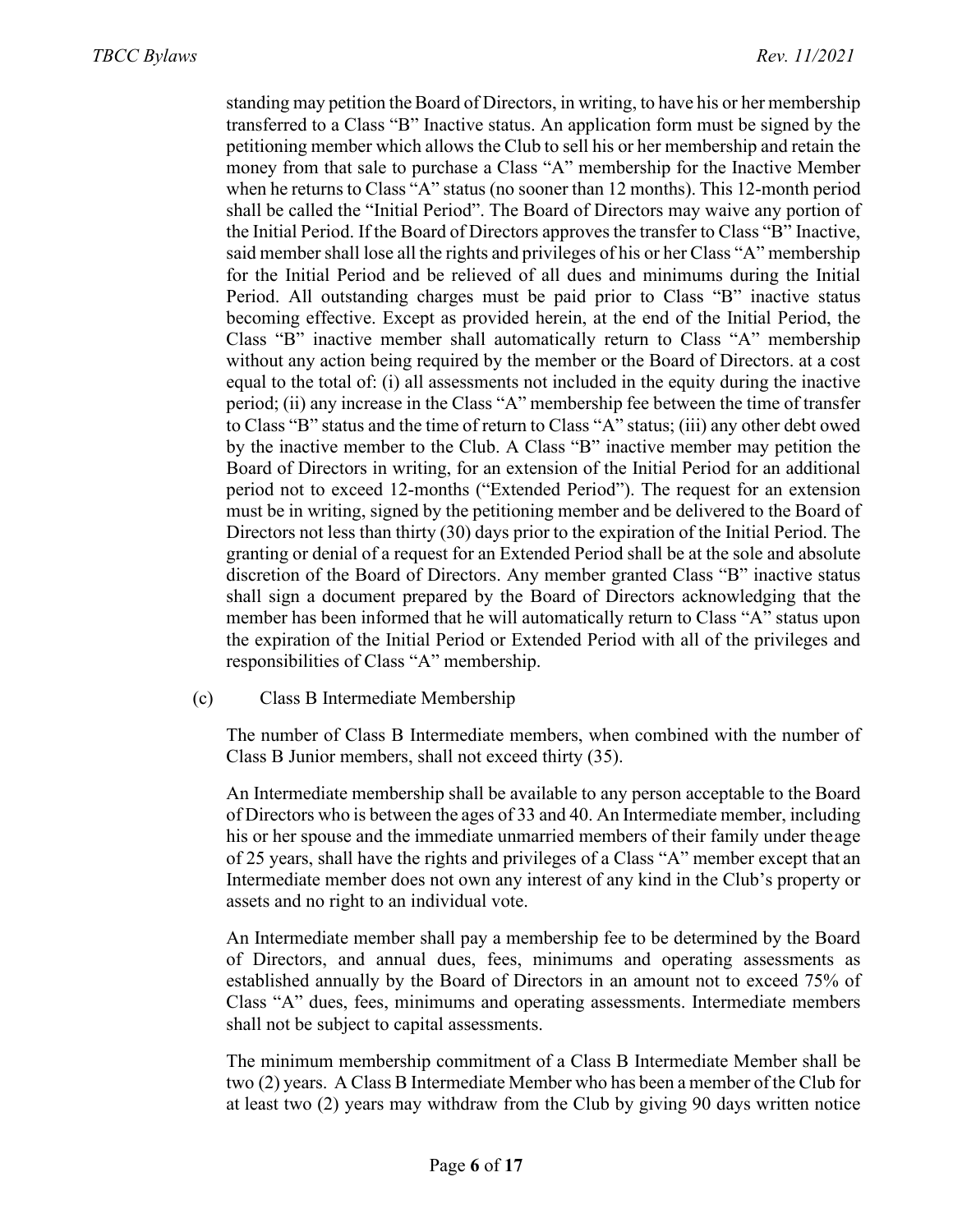to the Board of Directors. Such membership shall be terminated in the last day of the third month following the withdrawal notice.

A Class B Intermediate member shall automatically convert to a Class A member on the first day of the month following his or her  $41<sup>st</sup>$  birthday. Within 30 days of the conversion, the member must elect whether to become a Class A Equity or Non-Equity member (if such Non-Equity memberships are being offered). If such member becomes a Class A Equity member, he or she must pay to the Club the Equity Membership Fee applicable to a Class A Equity Membership at that time.

(d) Class B Junior Membership

The number of Class B Junior members, when combined with the number of Class B Intermediate members, shall not exceed thirty (35).

A Junior membership shall be available to any person acceptable to the Board of Directors who is between the ages of 22 and 32. A Junior member, including his or her spouse, shall have the rights and privileges of a Class "A" member except that a Junior member shall have no interest in the assets of the Club and no right to an individual vote.

A Junior member shall pay a membership fee to be determined by the Board of Directors, and annual dues, fees, minimums and operating assessments as established annually by the Board of Directors in an amount not to exceed 50% of Class "A" dues, fees, minimums and operating assessments. Junior members shall not be subject to capital assessments.

The minimum membership commitment of a Class B Junior Member shall be one (1) year. A Class B Junior Member who has been a member of the Club for at least one (1) year may withdraw from the Club by giving 30 days written notice to the Board of Directors. Such membership shall be terminated on the last day of the first month following the withdrawal notice.

A Class B Junior member shall automatically convert to a Class B Intermediate Member on the first day of the month following his or her 33rd birthday.

(e) Life Membership

A Class "A" member in good standing who has been a Class "A" member for twentyfive (25) years or more, and who joined Twin Beach as an equity member before October 31, 2017, may, upon application to the Board of Directors and satisfaction with the remaining provisions of this subsection, become a Life member. Thetwentyfive (25) year period need not be consecutive. Before a Class "A" member becomes a Life member, such Class "A" member must surrender his or her Class "A" membership to the Club and pay all of his or her indebtedness to the Club in full. The Board may not grant an application for Life Membership if, at the time of such application, the number of Life members is greater than 10% of the number of Class A members. The Board of Directors shall be responsible for tracking applicationsand awarding such memberships as they become available.

A Life member shall have all of the rights and privileges of a Class "A" member except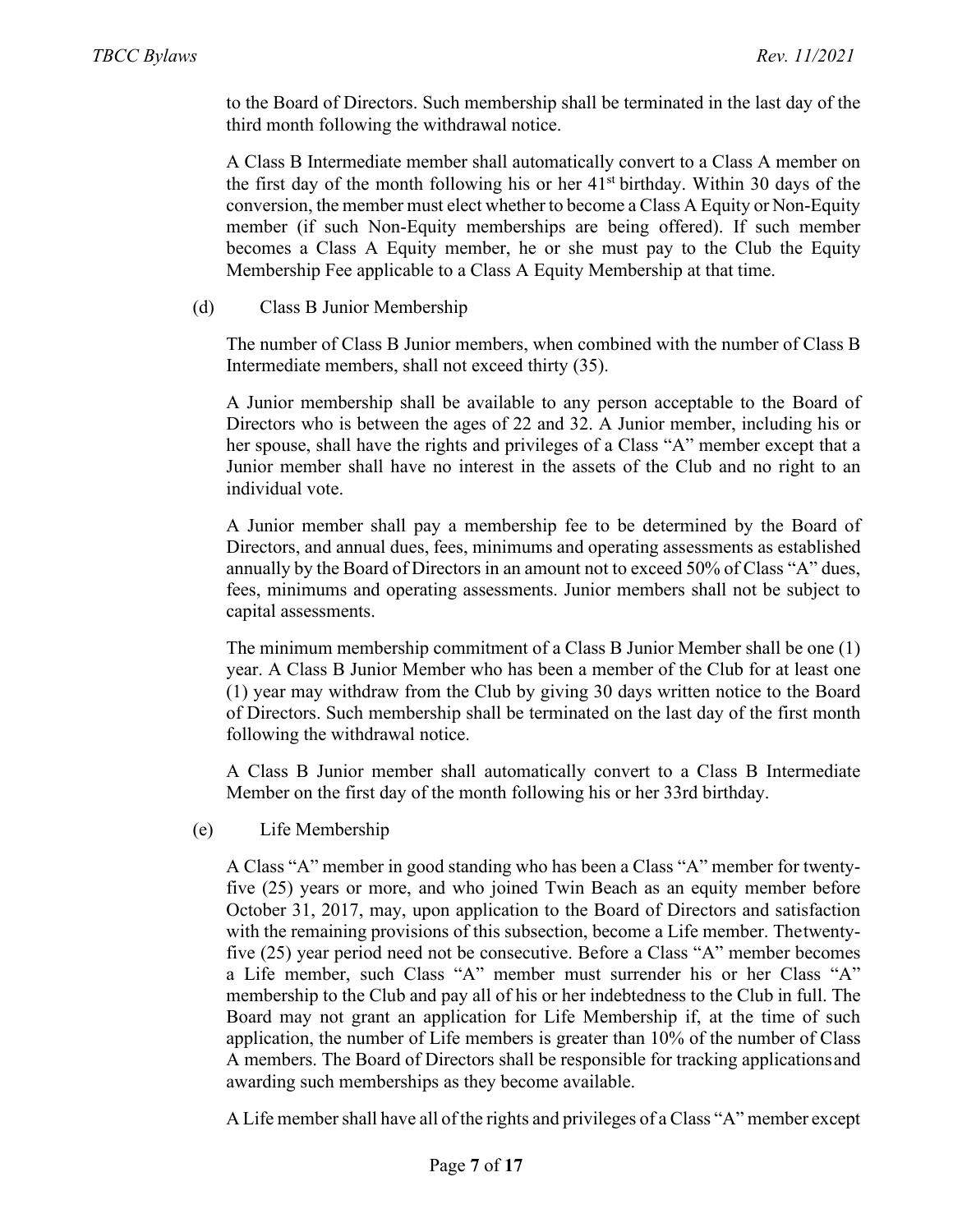that a Life member shall not have an interest in the property of the Club, shall not have the right to an individual vote and shall not be subject to assessments. The annual dues of a Life member shall not exceed 35% of the annual dues of a Class "A" member. If a Life member dies, his or her spouse may assume the deceased's Life membership with all of its rights and responsibilities. Such Life membership shall then be restricted to the exclusive use of such surviving spouse and may not be assumed by any other person for any reason.

(f) Social Membership

A Social Membership is available to individuals, families and businesses. Applicants are to be interviewed by the Membership Committee and Chairman and must be approved by the Board of Directors. Social members, families and guests are entitled to full use of the clubhouse, bar and dining room. Each Social member, family and guests must adhere to all house rules and regulations, including any dress code. Each Social member must pay a deposit, yearly registration fee and meet a monthly minimum while the clubhouse and dining room are open. The amount of the deposit, yearly registration fee and monthly minimums shall be determined by the Board of Directors.

**Section 3.** A Class "A" Equity member (the "Selling Member") may sell such member's Membership to any person acceptable to the Board of Directors. Upon such sale, the Selling Member shall submit the full sales amount to the Club with the prospective new member's application. If such application is approved, out of the sales proceeds the Club shall retain the transfer fee and the amount of any indebtedness owed by the Selling Member to the Club, if any, and remit any remaining sales proceeds to the Selling Member.

**Section 4.** A Class "A" member in good standing who has been a Class "A" member for at least two (2) years may withdraw from the Club as follows:

- A. If such member is a Class "A" Equity member, through the sale of such member's Class "A" Equity Membership pursuant to the provisions of Article III, Section 3 of these bylaws:
- B. By giving written notice to the Board of Directors between April 1 and September 30 of any calendar year of such member's intention to withdraw (a "Withdrawal Notice"). The Membership of a Class "A" member giving a Withdrawal Notice shall be terminated as of the last day of the twelfth  $(12<sup>th</sup>)$  month following the month in which the Withdrawal Notice is given provided the withdrawing member has paid all of such member's outstanding indebtedness to the Club in full. Any Withdrawal Notice given between October 1 and the immediately following March 31, shall be deemed to have been given on the April 1 immediately following the giving of the Withdrawal Notice.
- C. Pursuant to a withdrawal policy established by the Board of Directors.
- D. A Class "A" member who has submitted a Withdrawal Notice may rescind the Withdrawal Notice any time prior to the effective date such member's Membership terminates by paying to the Club a fee in an amount to be determined annually by the Board of Directors, which fee shall not be less than \$500.00 and submission of a written notice that he or she rescinds his or her Withdrawal Notice.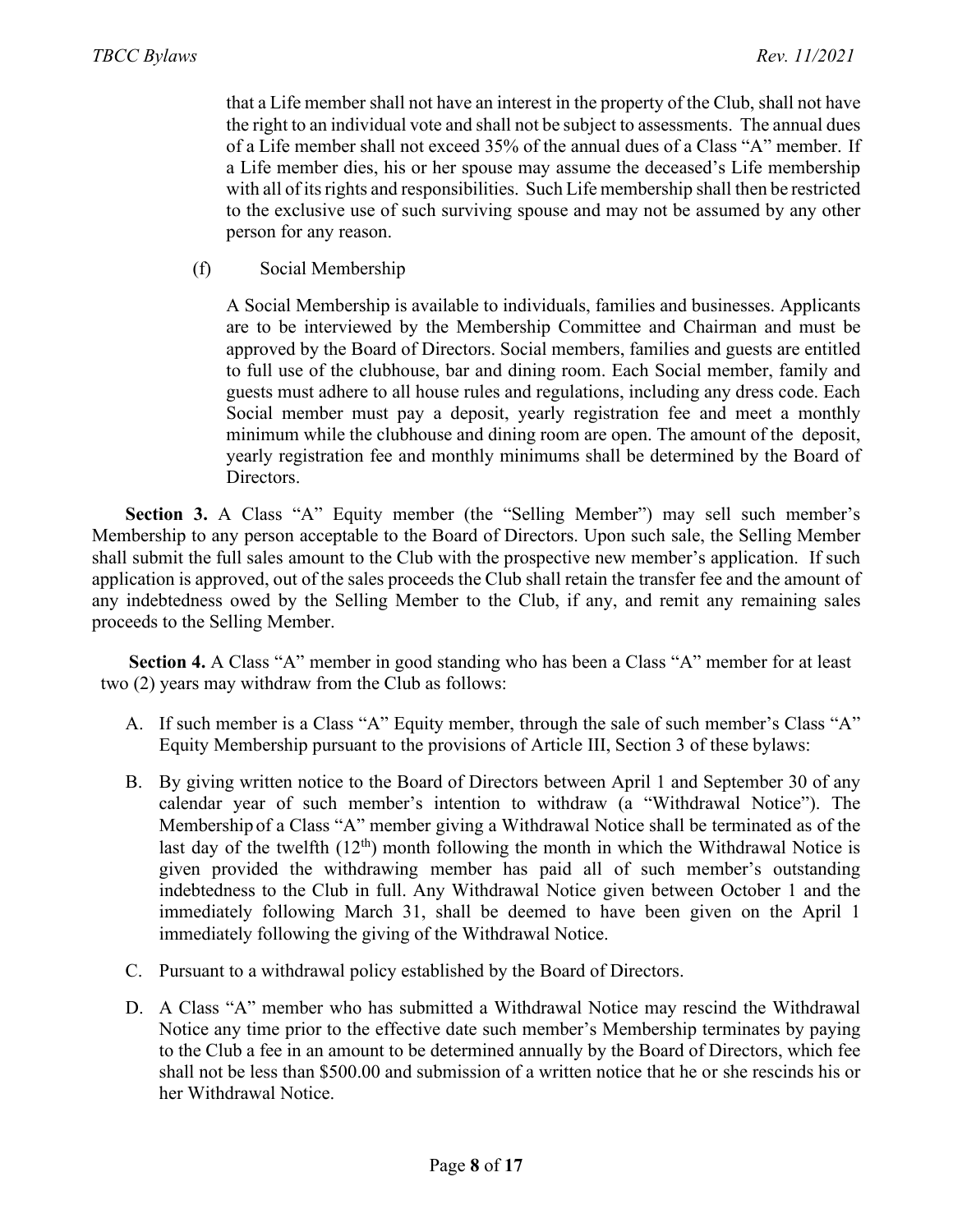## **ARTICLE IV VOTING RIGHTS**

**Section 1.** Voting shall be either by written ballot forwarded to each member in good standing by U.S. mail, by an electronic voting process approved by the Board of Directors and distributed by electronic mail, or at membership meetings, either regular annual meetings orspecial meetings called for this purpose. Written notice of the time and place of such meetings must be given the members at least ten (10) days before such meetings by U.S. Mail or electronic mail. Written notice may be included in the monthly Club publication. Voting shall not be by proxy. Any issue shall be deemed to have carried if it wins a simple majority of votes cast, except amendments to the by-laws and a total sale of the real and personal property of the Club, which requires a two thirds (2/3) majority of votes cast.

**Section 2.** Whether a vote shall be by written ballot distributed to each member, an electronic voting process or shall be held at an open membership meeting, shall be determined by the Board of Directors, except the following issues which must be decided by written ballot or electronic voting process sent to each member:

- A. Change in by-laws.
- B. Any mortgaging of the assets of the Club.
- C. A total sale of real and personal property.
- D. Election of members of Board of Directors.
- E. Any assessment of the members for sums other than regular dues in excess of one month's dues per member, per year.

**Section 3.** The President, prior to each vote requiring written ballots, shall appoint three or more election supervisors from Class "A" members who are not currently holding any elective office, to count the votes and to certify the election.

#### **ARTICLE V SUSPENSION AND REVOCATION OF MEMBERS**

**Section 1.** Upon a decision of the Board of Directors, a membership may be suspended or revoked for cause. Such causes include, but are not limited to:

- A. Violating of rules and regulations of the Club.
- B. Willful disregard of the rights of other members or their guests.
- C. Obscene or offensive conduct while on Club property.
- D. Abuse or misuse of Club property.
- E. False statements of fact made on a membership application.
- F. Failure to pay indebtedness to the Club.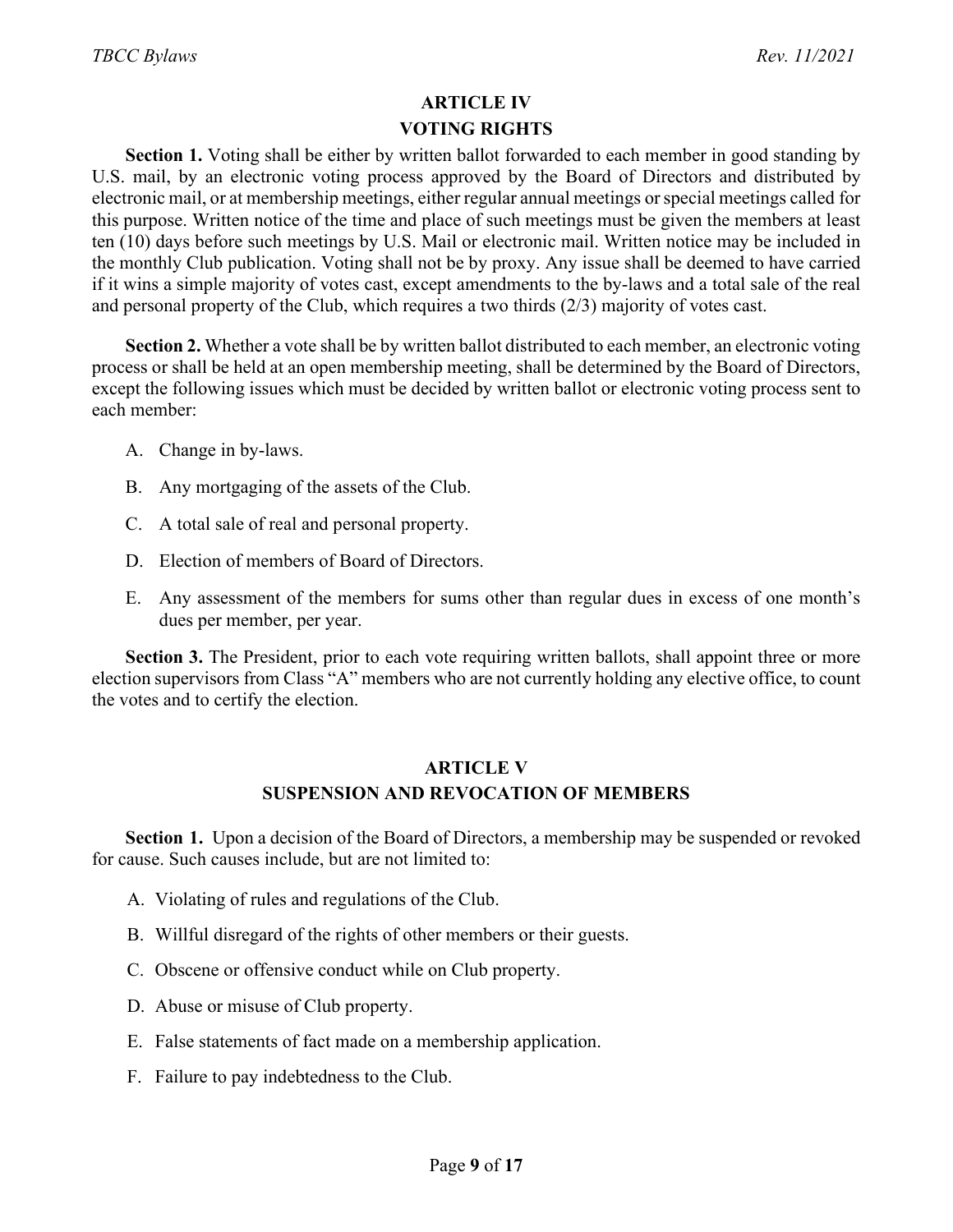**Section 2.** Upon a decision of the Board of Directors to suspend or revoke a membership, the Board of Directors shall notify the member, by certified letter with return receipt, of the suspension or revocation and the reasons therefore. The letter shall advise the member to appear at a hearing before the Board of Directors, which will be between ten (10) and thirty (30) days after mailing or presentation of such a letter. The letter will also advise him that his or her privileges at the Club are suspended immediately, and that he will not have access to the clubhouse or golf course during suspension. The member will be deemed to have been notified of the hearing and the suspension upon the arrival of a return receipt (refused or accepted) for the certified letter. After such hearing, if the member has corrected the problem to the satisfaction of the Board of Directors, the suspension may be rescinded and his or her privileges restored. If the member fails to appear at the hearing or failsto convince the Board of Directors that the problem is corrected, the Board of Directors may, but shall not be required to, revoke said membership upon a vote of two-thirds (2/3) of the members of the Board of Directors. If the Board of Directors revokes said membership, the revoked member immediately forfeits all rights and privileges of membership, and the revoked member shall not be entitled to any compensation for his or her membership. If the Board of Directors elects not to revoke said membership, the member shall remain suspended until such time as the Board of Directors is convinced that the suspension should be lifted and the member returned to full privileges. Regular dues and assessments will be collected for the time of suspension; however minimums will be waived for the period of suspension.

## **ARTICLE VI MEETING OF MEMBERS**

**Section 1.** Meetings of the Members shall be held in the County of Oakland, State of Michigan, either at the Clubhouse or at such other place and such time as the Board of Directors shall designate.

**Section 2.** At such meetings, the President shall preside. If unable to do so, the Vice-President shall preside. If neither can serve, then the Board of Directors shall choose a presiding officer. Voting shall be by 'Voice Vote' provided that before the vote any member may request a written ballot. Twenty percent (20%) of the active Class "A" members other than the Board of Directors shall constitute a quorum. The conduct of the meeting shall observe the generally accepted "Roberts Rules of Order".

**Section 3.** One annual meeting shall be held each Spring. The "Annual Meeting" shall be held on or about May 1st for the purpose of discussing the plans and budget for the year, and for other pertinent business. At the "Annual Meeting" each member will be given a complete financial report on the operation of the Club during the previous year. After the meeting, additional copies will be available in the club office.

**Section 4.** Other special meetings may be called at any time by action of the Board of Directors, or upon written request given to the Club Secretary by twenty-five (25) Class "A" members in good standing.

**Section 5.** Notices of all meetings shall be mailed by U.S. Mail or electronic mail by the Club Secretary to each member at his or her last known street address or e-mail address as shown by the records of the Secretary at least ten (10) days prior to such meeting. This can be accomplished by including meeting notices in the official monthly Club publication.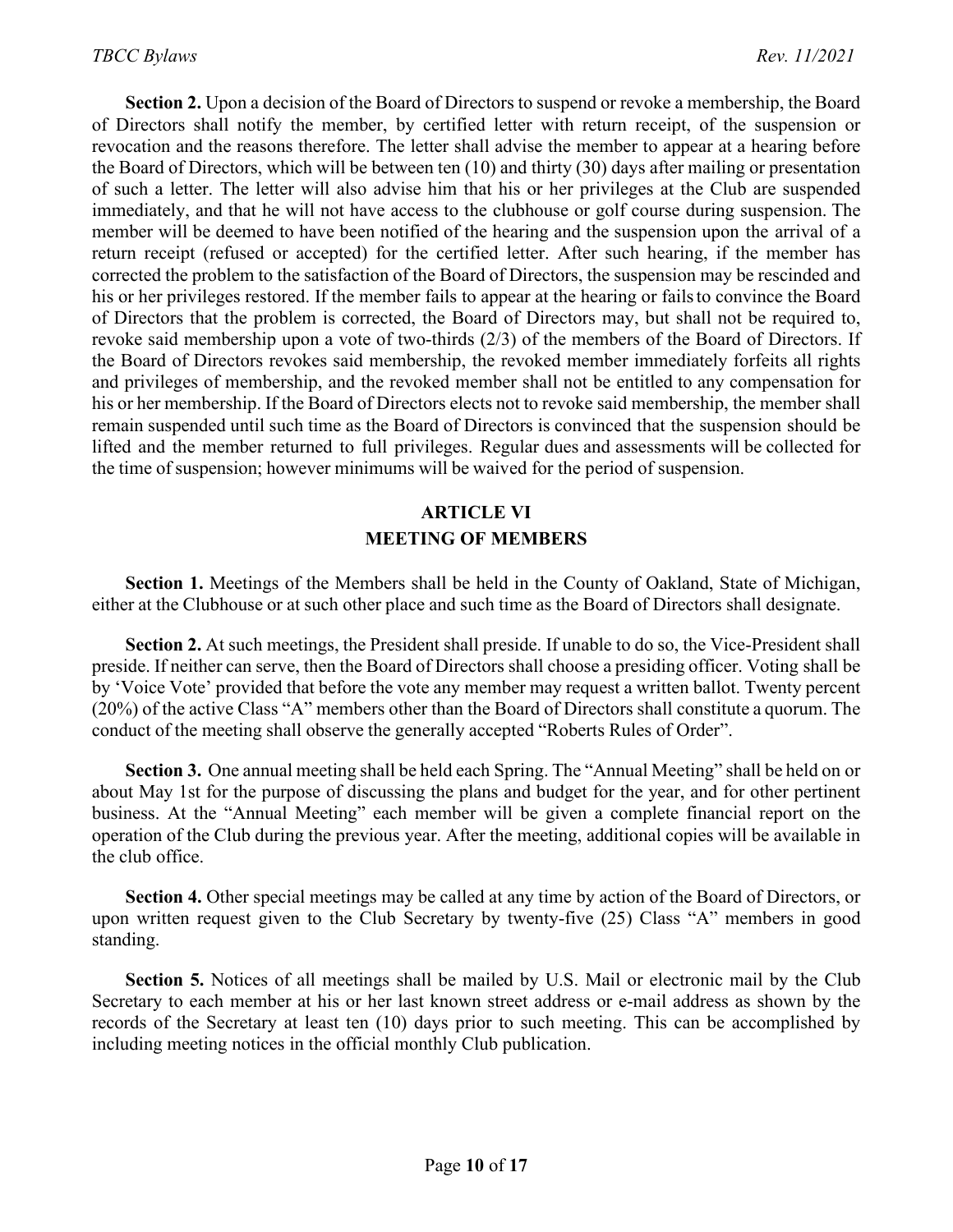### **ARTICLE VII DIRECTORS**

**Section 1.** The Board of Directors shall be chosen from among the Class "A" members in good standing and their spouses. A member and spouse cannot serve concurrently.

**Section 2.** The number of Directors shall be nine (9).

**Section 3.** The Board of Directors shall be elected by the members in good standing. All directors shall be elected for three  $(3)$  year terms unless elected to fill unexpired term $(s)$  of previous director $(s)$ . Election to a full or partial term shall be based on the plurality of votes received. The full term vacancies shall be filled by the three candidates receiving the most votes and partial term vacancies shall be filled by candidates receiving the next highest number of votes. No Director shall serve for more than six (6) consecutive years.

**Section 4.** The President shall appoint a member of the Board of Directors as Chairman of the Nominating Committee, and each year, at the July Board of Directors meeting, said Chairman shall present a nominating committee to the Board of Directors, for their approval. This committee shall consist of three (3) Class "A" members who are past Directors of the Club, and three (3) Class "A" members who have never held any elective office of the Club. This nominating committee shall nominate two or more eligible Class "A" members for each vacancy or expiring term of the members of the Board of Directors. Nominations may also be made by petition signed by ten (10) or more Class "A" members. All nominations shall be reported to the Club Secretary at least thirty (30) days prior to the scheduled election date.

**Section 5.** The Board of Directors shall fill any vacancies on the Board, and the appointee shall hold office until October 31 next, at which time a newly elected member will serve for the remainder of the original unexpired term.

**Section 6.** The term of office for a Director shall begin November 1st following his or her election.

**Section 7.** The Board of Directors is hereby vested with full and complete management and control of the business and property of the Club including the right to impose operating assessments not to exceed one month's dues per member, per year, except as otherwise limited herein.

**Section 8.** A member of the Board of Directors may be removed from office for cause by a twothirds (2/3) majority decision of the entire Board of Directors including the President, or by a simple majority vote of the members voting to remove said Board Member on a written ballot conducted specifically for that purpose. The recall election is required within 30 days of the receipt of a petition with 60 validated Class "A" member's signatures.

### **ARTICLE VIII MEETINGS OF THE DIRECTORS**

**Section 1.** The Board of Directors for the coming year, prior to November 1st of the election year, shall meet and elect from among their members, a President, Vice-President, Secretary and Treasurer who shall hold office for one (1) year beginning November 1st. These shall be known as the Executive Board, and shall be available to assist the President in any matter he so desires.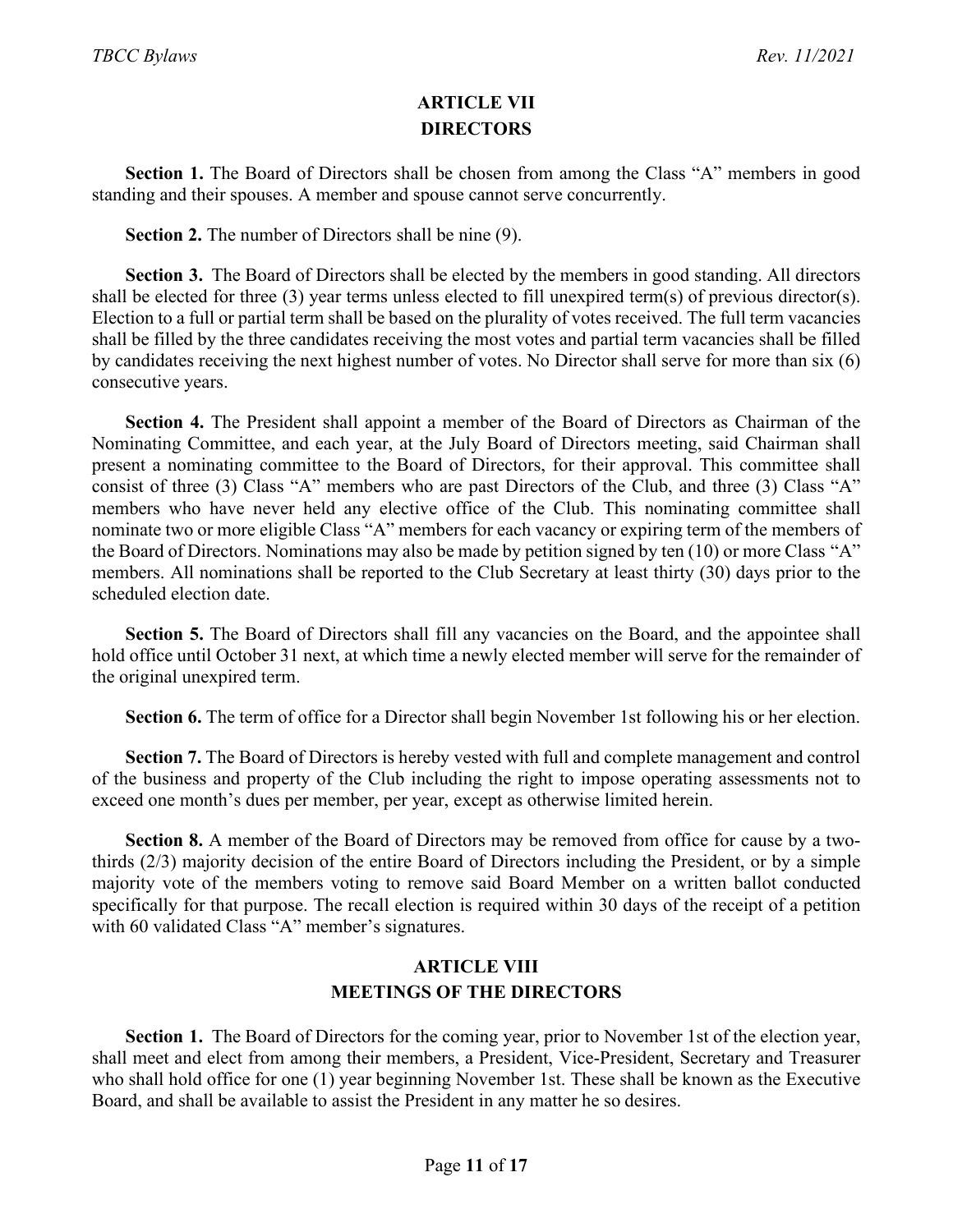**Section 2.** Regular meetings of the Board of Directors shall be held at least once a month at such place and time as the President shall determine. Seven (7) days' notice shall be given to each member of the Board by mail, e-mail or telephone, unless waived. Any Director shall be deemed to have waived notice by attendance at any meeting.

Section 3. If a member of the Board of Directors fails to attend three (3) successive meetings of said Board, then the Board shall have the power to remove him from office, and appoint another Class "A" member in good standing to fill the vacancy, as provided for under partial term vacancies, Article VII, Section 3.

**Section 4.** Special meetings may be called by the President at any time, by giving notice by mail, email or telephone to each member of the Board of Directors.

**Section 5.** A majority of the Board of Directors shall constitute a quorum for the transaction of business. Any question coming before the Board shall be determined by a majority of those present.

#### **ARTICLE IX**

#### **DISTRIBUTIONS TO MEMBERS IN LIQUIDATION**

**Section 1.** If the members of the Club vote to approve a total sale of the real and personal property of the club, as provided in Article IV of these bylaws, and to subsequently dissolve the Club, the net proceeds, after payment of all liabilities and obligations of the Club, shall be distributed to the members of the Club solely in accordance with this Article.

**Section 2. Definitions:** The following terms as used in this Article shall have the meaning set forth below:

- A. "Liquidation Event" The sale or exchange of all, or substantially all, of the real and personal property of the Club for the purpose of dissolving the Club, as approved by an affirmative vote by the Members of the Club.
- B. "Vested Units" Class "A" Equity Members earn asset ownership rights over a five-year period beginning on the date the member becomes a Class "A" Equity Member, as more fully described in Article III, Section 2, Paragraph A(7) (the "Vesting Provision").
	- a. A member that has a fully vested ownership interest will be deemed to own one (1) vested unit.
	- b. A member that has not fully earned asset ownership rights in accordance with the Vesting Provision will be deemed to own a partial unit based on the percentages described in the Vesting Provision.
	- c. The "Total Vested Units" is the sum of the units computed in paragraphs a. and b. of this provision.
- C. "Vested Unit Computation Date" The date on which the number of vested units will be determined. The computation will be performed as of the date when both the Liquidation Event transaction has closed and the Club has ceased operating as a golf club.

**Section 3. Payment Priority:** - The property or assets of the club available for distribution upon the occurrence of a Liquidation Event shall be paid in the following order: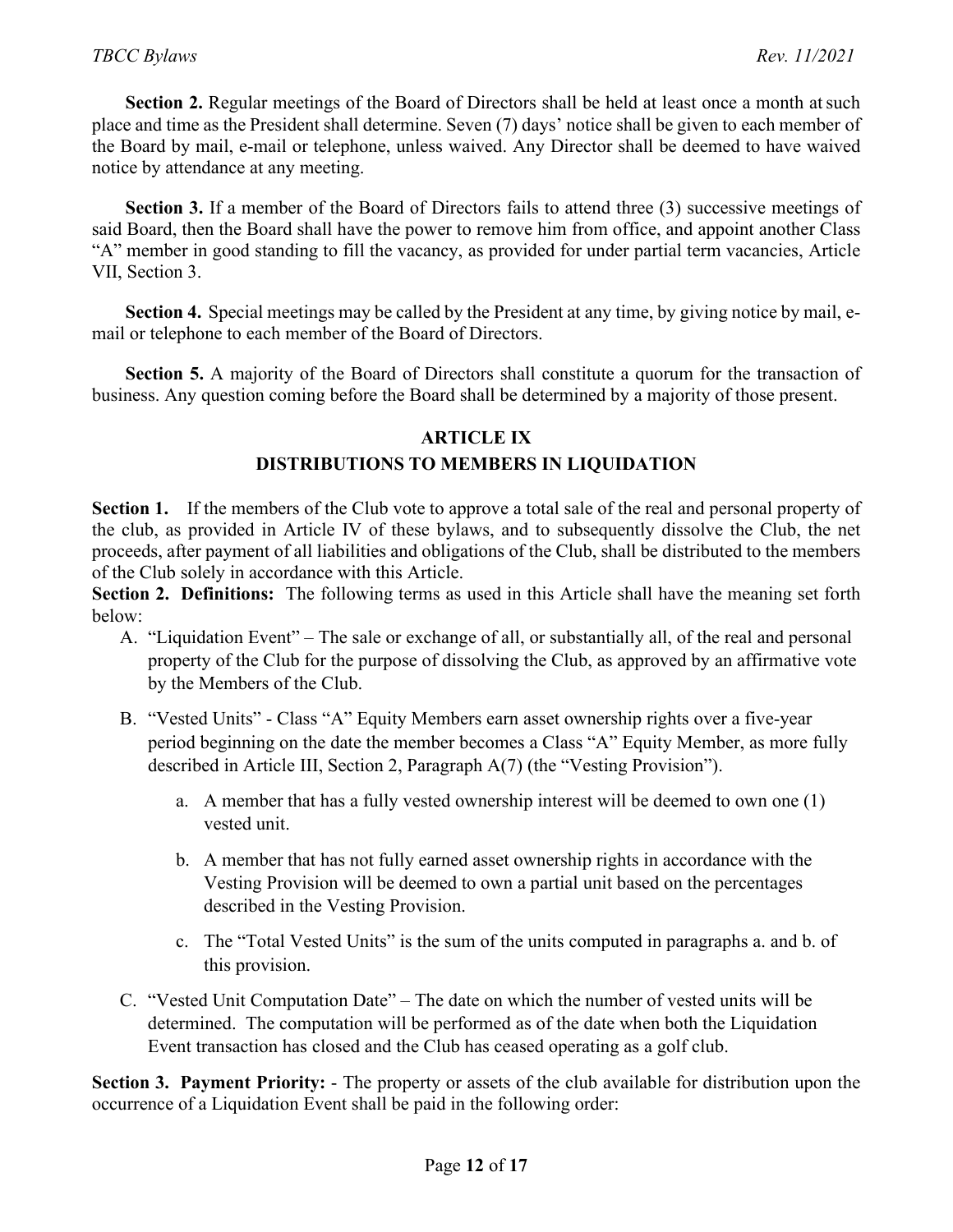- A. All liabilities and other obligations of the Club, including:
	- a. Amounts dues under secured debt obligations, including any unpaid mortgage on the real property, the bank line of credit, and any other secured obligations
	- b. Any assets held that are restricted as to use for charitable purposes shall be donated to a qualified  $501(c)(3)$  organization whose purpose is consistent with the restricted purpose of the funds.
	- c. Amounts payable to unsecured creditors, including vendors, suppliers, employees, and taxing authorities incurred during the operation of the Club
	- d. Amounts that are or will be due for expenses incurred or to be incurred as a result of the Liquidation Event and subsequent dissolution.
	- e. Principal amounts then outstanding on any bonds, debentures or other indebtedness owing to any member or former member (unless by their terms such bonds or debentures exclude payment upon such dissolution, liquidation or distribution), plus any unpaid interest due on such indebtedness in accordance with the provisions of such principal obligation.
- B. Return of Certain Initiation Fees
	- a. Class A Equity members that joined the Club in the two (2) years prior to the Vested Unit Computation Date and earned zero vested units under the Vesting Provision will be entitled to the refund of any Initiation Fees or Transfer Fees paid in connection with joining the Club.
	- b. Initiation Fees paid in the two (2) years prior to the Liquidation Event by any member in the following membership categories will be refunded:
		- i. Class A Equity Non-Equity
		- ii. Provisional
		- iii. Business Group
		- iv. Class B Intermediate
		- v. Class B Junior
- C. Distributions to Class A Equity Members holding Vested Units The net cash available after payments made under paragraphs A and B of this sections will be distributed to the Class A Equity Vested Unit holders. The value of each Unit will be determined by dividing the net cash available for distribution by the Total Vested Units.

#### **Section 4. Other Provisions Related to Distributions**

A. If a member is not in good standing at the time of the Liquidation Event (i.e. has an unpaid balance due to the Club for dues, assessments or other charges) he or she shall not qualify for a distribution unless he/she is restored to good standing by action of the Board of Directors on petition made within two months after the Liquidation Event, which petition shall include the petitioner's consent that the petitioner's Equity Distribution, if any, be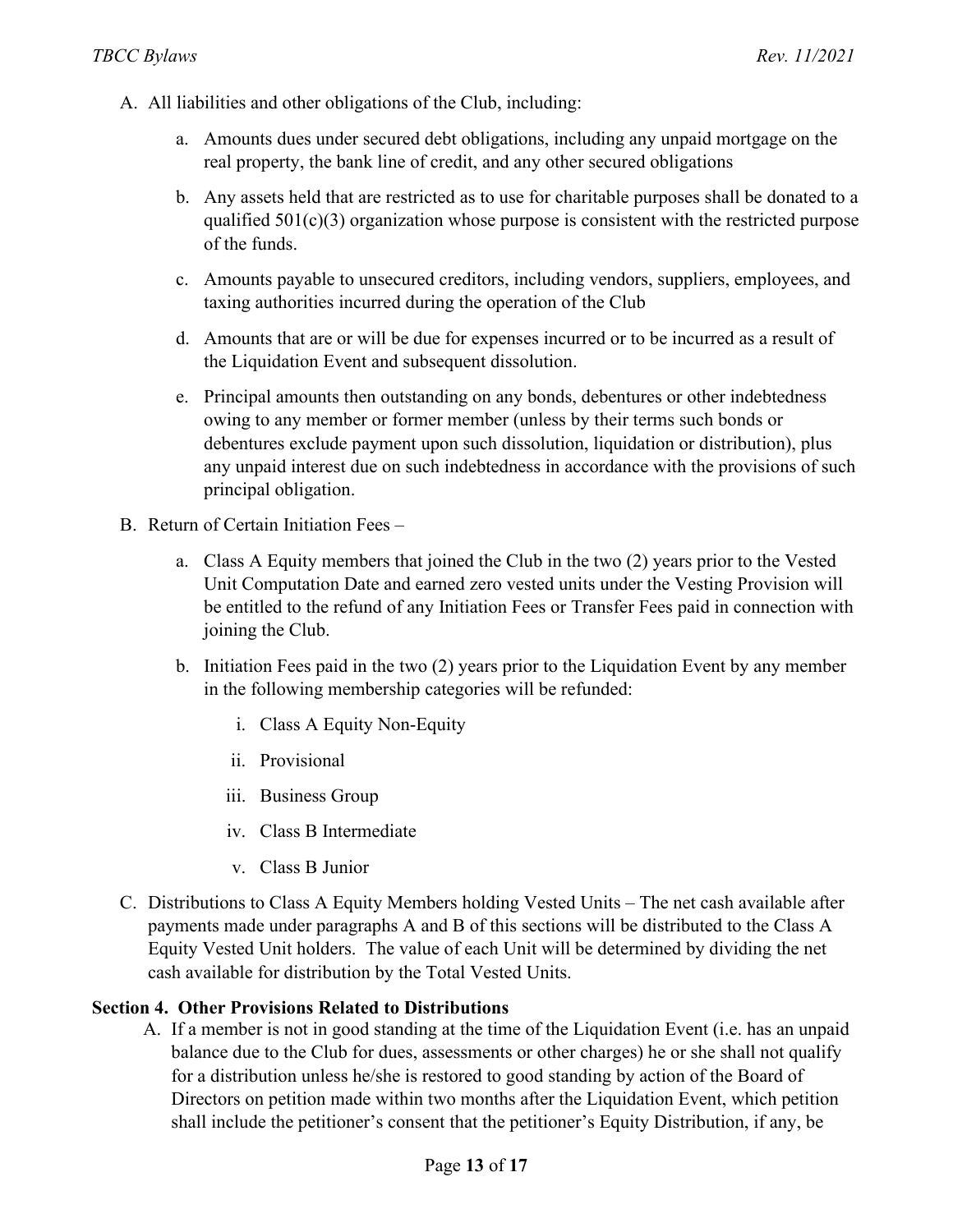charged with the amount of any unpaid dues and assessments and penalties thereon for which such member may then be in arrears.

- B. With respect to distributions to members that are married, the right to a liquidating distribution shall be held by the member who signed the membership agreement. If both married members signed the membership agreement, the distribution will be split 50/50 between the two members. This provision with respect to the equity rights of a married couple may be superseded by an election signed by both spouses and filed with the Club within 60 days of the Liquidation Event and prior to the distribution.
- C. In any situation not covered by the provisions of this Article, or if these provisions are unclear, then the amount and manner of any distribution under this Article shall be determined by the Board of Directors and such determination shall be final and not subject to review.

## **ARTICLE X COMMITTEES**

**Section 1.** All Committees, with the exception of the Greens and the Long Range Planning, shall serve until their successors are appointed and shall be under the control of the Board of Directors. All Chairmen shall be members of the Board of Directors and shall appoint, subject to approval of the Board of Directors, the members of their respective committees, in accordance with the by-laws as herein provided. All committees shall be presided over by the Chairman who shall call such meetings upon no less than three (3) days' notice, unless waived. A majority of said committee shall constitute a quorum. Records of action taken at all committee meetings shall be kept by the Chairman or his or her representative who shall furnish a copy thereof to the Board of Directors. All Committee reports shall become part of the Club records.

**Section 2.** The Greens Committee shall consist of at least three (3) members. One new member shall be appointed for a three (3) year term. He will serve along with two (2) incumbent members, one with two (2) years remaining and one (1) with one (1) year. Should either of the incumbent members choose not to serve, the Chairman shall fill the vacancy. Additional members may be appointed for a one (1) year term if desired. The Greens Committee shall direct the affairs of the golf course and grounds under the direction and control of the Board of Directors.

**Section 3.** The House Committee shall consist of at least two (2) members, and shall direct the affairs of the Clubhouse, other buildings appurtenant thereto, equipment, supplies, and personnel, all under the direction and control of the Board of Directors.

**Section 4.** The Golf Committee shall consist of at least three (3) members and shall direct the affairs of all golfing activities, related buildings, golfing equipment and personnel under the direction and control of the Board of Directors.

**Section 5.** The Membership Committee shall consist of at least three (3) members and shall direct all affairs relating to membership, under the direction and control of the Board of Directors. Their duties shall include, but not be restricted to, interviewing prospective members and explaining the rules of the golf course and clubhouse to new members.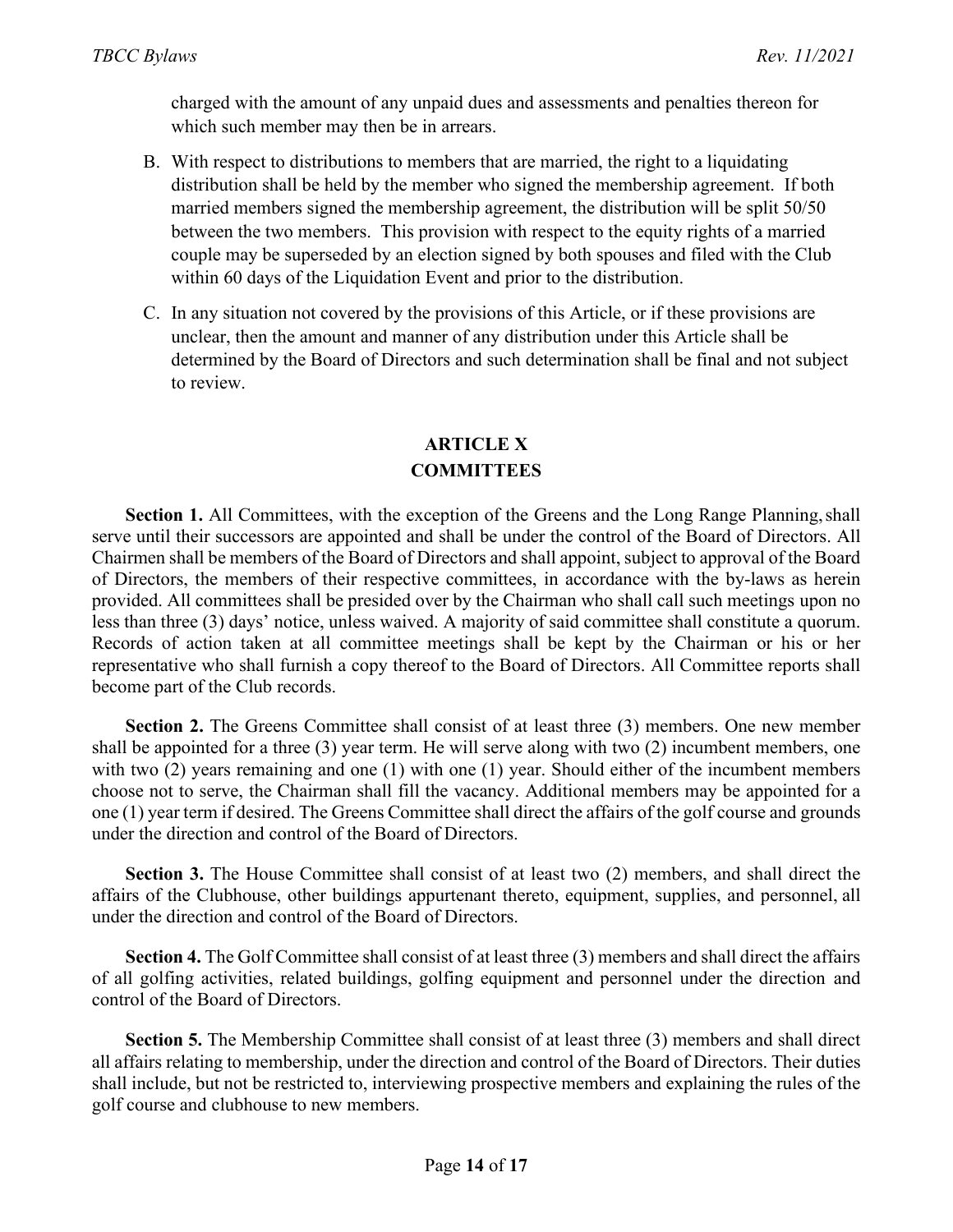**Section 6.** The Finance Committee shall consist of at least three (3) members, one of whom shall be the Club Treasurer, who will be its Chairman, and one other appointee shall be a member of the Board of Directors. It shall be the responsibility of the Finance Committee to direct all affairs of the Club relating to finance, to assure a sound and equitable fiscal program under the direction and control of the Board of Directors.

**Section 7.** The Social Committee shall consist of at least three (3) members and shall direct the affairs of all social activities under the direction and control of the Board of Directors.

**Section 8.** There shall be, at all times, a Long Range Planning Committee which, in addition to the chairman (a member of the Board of Directors), shall consist of three members appointed by the Chairman and approved by the Board of Directors. The terms of office of the original committee shall range from one to three years. Each year thereafter one member shall be appointed by the Chairman, and approved by the Board of Directors, for a period of three years. Any vacancy on the committee shall be filled in the same manner.

The committee shall have the responsibility of anticipating future requirements and improvements and preparing a plan for implementation. This plan shall be prepared on a rolling three year basis, with a new third year segment prepared each year as the past year plan is removed. The initial threeyear plan and each successive third-year plan shall be approved by the Board of Directors prior to submitting to the membership for vote, if a vote is needed. The plan is to be prepared and submitted to the Board of Directors in writing, by the February Board of Directors meeting of each year.

### **ARTICLE XI DUTIES OF OFFICERS**

**Section 1.** The President shall preside at all meetings of the Board of Directors and of the members, and shall perform such other duties as shall be ordered by the Board of Directors. The President shall only vote on a motion to break a tie.

**Section 2.** The Vice-President shall act in the place and stead of the President during his or her absence or inability to act, shall be ex-officio a member of all committees appointed by the Board of Directors, and shall perform such other duties as shall be ordered by the Board of Directors.

Section 3. The Secretary shall have custody of the books and records of the Club, shall keep a record of all meetings of the Board of Directors and of the members, shall be custodian of the seal, shall keep a complete record of the names and addresses of the members, and shall perform such other duties as shall be ordered by the Board of Directors.

**Section 4.** The Treasurer shall attend to the finances of the Club and have custody of all funds. Such funds shall be deposited in the Club name, in banks designated by the Board of Directors. Checks drawn on such funds are to be signed by the Treasurer and/or such Officers as the Board of Directors shall direct. The Treasurer shall also be Chairman of the Finance Committee and shall perform such other duties as shall be ordered by the Board of Directors.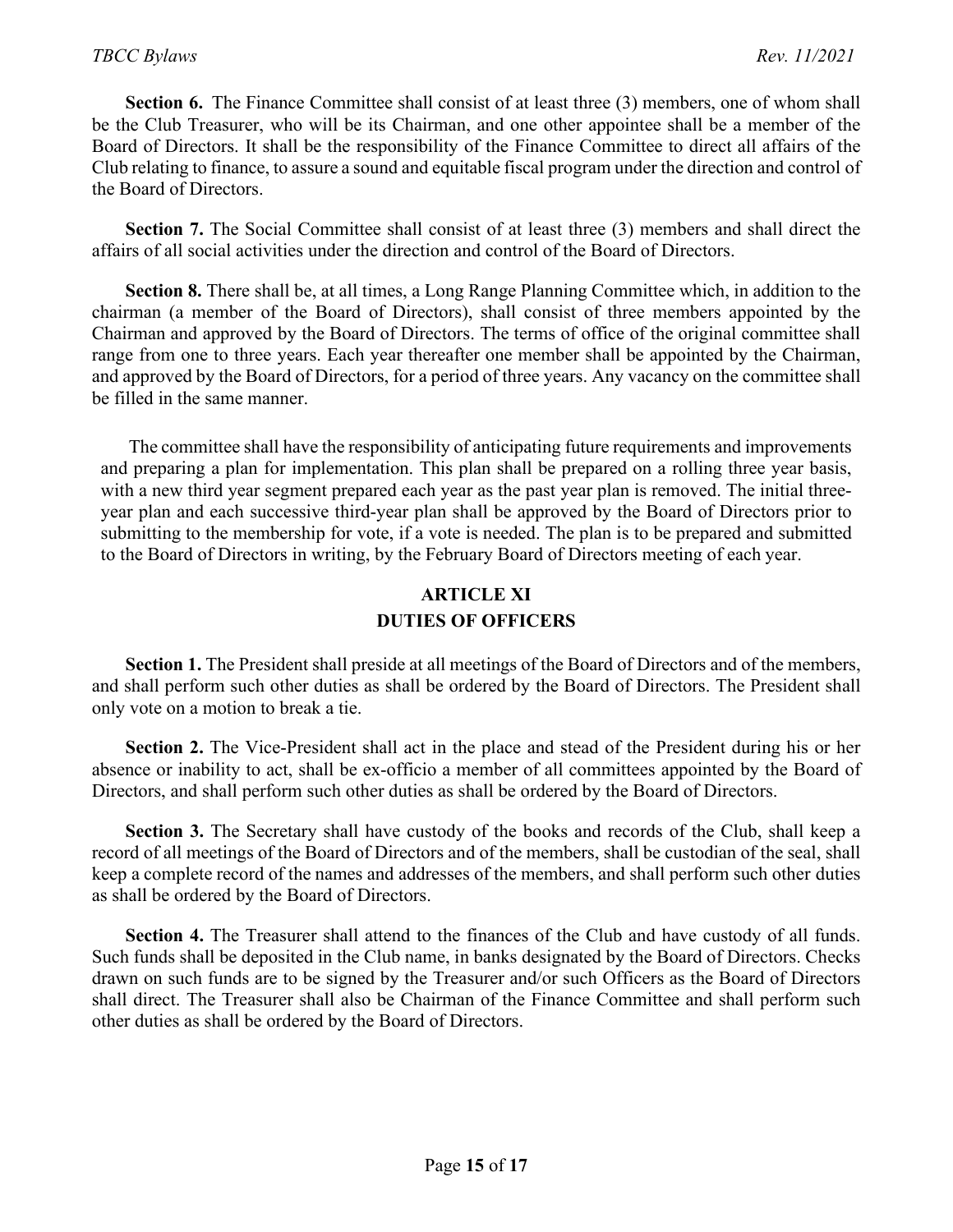#### **ARTICLE XII DUTIES OF MEMBERS**

**Section 1.** It shall be the duty of each member to keep the Secretary informed as to his or her address. All notices mailed to such address, with postage prepaid, shall be considered as full notice as of the date of mailing. Any person failing to designate his or her address shall be deemed to have waived such notice.

**Section 2.** A member is required to observe rules and regulations as set forth in these by-laws,or as established by the Board of Directors. He is responsible for all dues and assessments levied against him, from the time he becomes a member until his or her membership is sold or other approved disposal is made. Members are responsible for the actions of their guests. Nothing in these by-laws requires the Club to purchase a membership, nor do they allow a member, by the act of resigning, to avoid any of the foregoing responsibilities.

#### **ARTICLE XIII MISCELLANEOUS**

**Section 1.** The Seal impressed hereon shall be the Seal of the Club.

**Section 2.** The fiscal year of the Club shall end on the 31st day of October in each year.

**Section 3.** It shall be the policy of the Board of Directors to fully inform the Class "A" members of decisions of the Board of Directors, of the rules and regulations of the Club, of the activities of the various operating committees, and of the functions of the Club both by means of publication mailed to each member at regular intervals, and by posting in the clubhouse.

**Section 4.** Each member shall be provided with a copy of the Club by-laws and amendments and changes thereto, and a copy of other rules and regulations, and a list of members at such intervals as shall be determined by the Board of Directors.

**Section 5**. Every person who is now a member of this Club, or who hereafter shall become a member, shall be deemed to assent to these by-laws.

**Section 6**. There shall at all times be maintained a Capital Improvement Fund as a part of Club finances. Income to this fund shall be from membership transfer fees, and any other income or grants specified to be for Capital Improvements only. Expenditures in the fund shall not be used for the budgeted operating expenses of the Club, but only for Capital Improvements as approved by the Board of Directors.

### **ARTICLE XIV INDEMNIFICATION**

The Club shall indemnify each member of the Board and each officer of the Club at any time in office, whether prior or subsequent to the adoption of this by-law, who was or is a party or is threatened to be made a party to any threatened, pending or completed action, suit or proceeding, whether civil, criminal, administrative or investigative, by reason of the fact that he is or was a director or officer of the Club, against expenses (including legal fees), judgments, fines and amounts paid in settlement actually and reasonably incurred by him in connection with such action, suit or proceeding if he acted